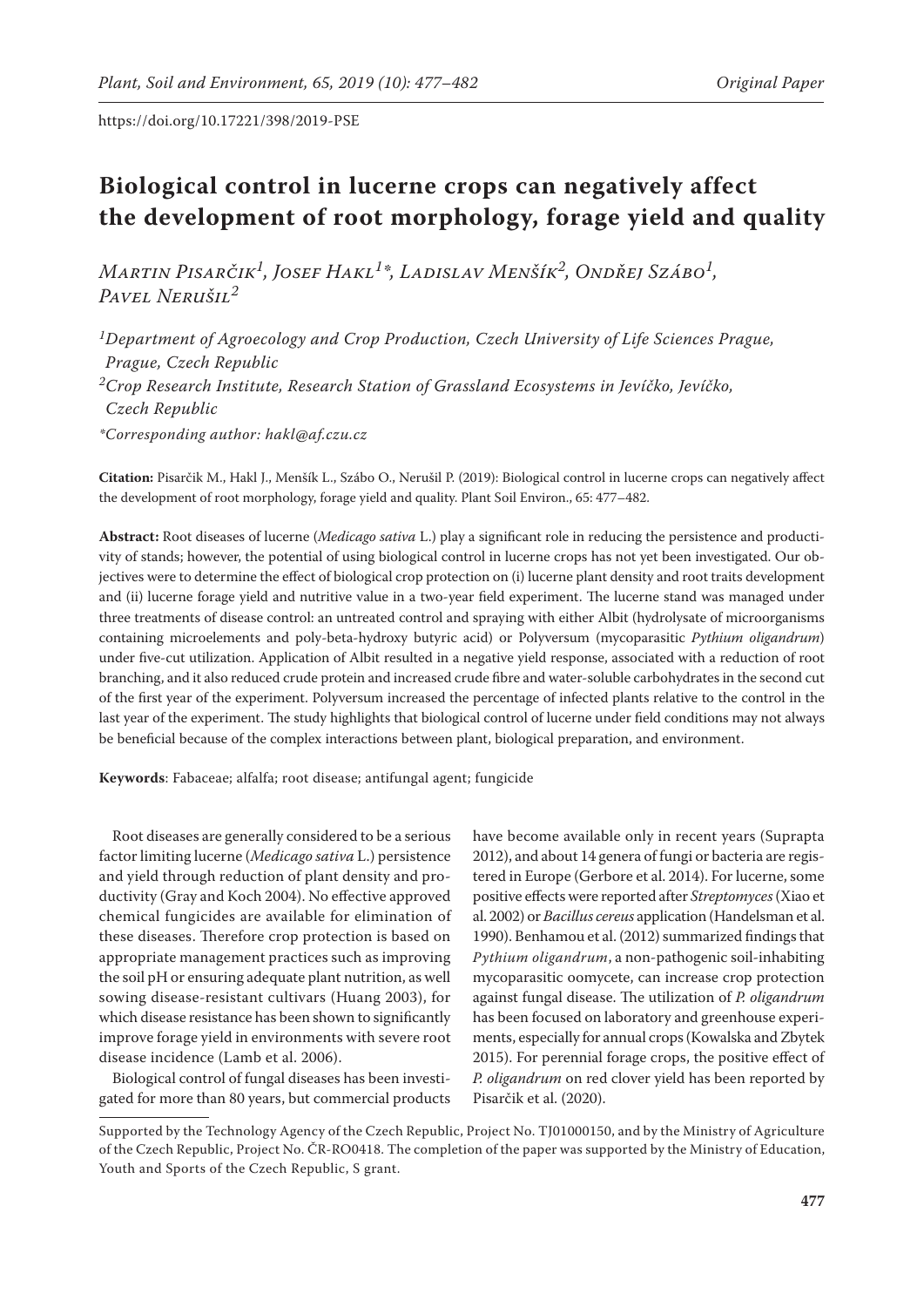In addition to biological control agents, there is also a group of plant stimulants that have potential for reducing disease. Morsy et al. (2011) tested the application of salicylic acid, K<sub>2</sub>HPO<sub>4</sub>, and neem (*Azadirachta indica*) oil on lucerne and reported a significant reduction of rust, downy mildew, and root rot infestation. The stimulator Albit, based on hydrolysate of microorganisms, microelements and poly-beta-hydroxy butyric acid has been tested in Russia, where its application reduced lucerne disease infestation and increased fresh matter yield by about 15–20% in comparison with the control, as a result of increased stand height and stem number (Kharchenko et al. 2008).

Although biological treatments represent an interesting means of reducing or eliminating lucerne root disease, there is a lack of field-based studies covering the Central Europe region. Therefore, the aim of this study was to investigate the effect of application of Albit and Polyversum on (i) lucerne plant density and root traits development and (ii) lucerne forage yield and nutritive value in a two-year field experiment. These comprehensive evaluations could be valuable for better understanding the simultaneous impact of application of biological treatments on lucerne root development, occurrence of root diseases, and stand performance.

# **MATERIAL AND METHODS**

The field experiment was established in April 2016 in Drválovice in the Czech Republic (elevation 460 m a.s.l.). The long-term (30-year) mean annual temperature is 7.4°C, and cumulative annual rainfall is 545 mm. The soil type is loamy-sandy Cambisol (IUSS Working Group WRB 2015). The lucerne sowing rate was 700 viable seeds of cv. Pálava per  $m<sup>2</sup>$  with a row distance of 125 mm.

The lucerne stand was managed under three treatments of biological disease control (untreated control, spraying with Albit or Polyversum) with a five-cut schedule at the early bud stage in postseeding years. The preparation of Albit represents a 0.62% concentration of poly-beta-hydroxy butyric acid supplemented with mineral nutrients (OOONPF Albit, Pushino, Russia), and Polyversum contains 1 000 000 active oospores of *Pythium oligandrum* M1 per gram (Biopreparáty spol. s.r.o., Úherce, Czech Republic). Applied rates and timing of application are summarized in Table 1. Polyversum was activated 3 h before application. Rates of preparations were applied in 300 L of water per hectare, always in humid weather without direct sunshine. The experiment was arranged in completely randomized blocks in four replicated plots of each of the 3 treatments, which resulted in 12 plots each with a harvested area of  $10 \text{ m}^2$ .

**Forage and root sampling and evaluation**. All dried forage samples from 10 cuts (5 in each year) were milled to pass through a 1-mm screen and were scanned with a Foss NIR System 6500 (Hilleroed, Denmark) equipped with a spinning sample module, in reflectance range 1100–2500 nm, bandwidth 2 nm, measured in small ring cups. The estimated qualitative traits (g/kg DM) were crude protein (CP), crude fibre (CF), water-soluble carbohydrates (WSC), and organic matter digestibility (OMD, %).

In each autumn, plant root systems were dug to a depth of about 20–25 cm in each plot. Plant density  $(PD, plant/m<sup>2</sup>)$  was calculated from the number of plants per sample and the size of the root sampling area. For each plant, the tap-root diameter below the crown (TD, mm) and lateral root number per plant tap-root (LRN, when larger than 1 mm) were

|                                       |                   |              | 2017                                          | 2018                                       |  |  |
|---------------------------------------|-------------------|--------------|-----------------------------------------------|--------------------------------------------|--|--|
| Annual temperature mean (°C)          |                   |              | $8.4 (+1.0)^*$                                | $9.6 (+2.2)^*$                             |  |  |
| Annual cumulated precipitation (mm)   |                   | 539 $(-6)^*$ | $401 (-144)^*$                                |                                            |  |  |
|                                       |                   | dose         | application, sampling and harvest dates       |                                            |  |  |
|                                       | untreated control |              |                                               |                                            |  |  |
| Treatment                             | Albit             | $40$ mL/ha   | 23 May                                        | 15 May                                     |  |  |
|                                       | Polyversum        | $100$ g/ha   | 23 May                                        | 15 May                                     |  |  |
| Root sampling dates and sampling area |                   |              | 14 Nov; $50 \times 12.5$ cm                   | 1 Nov; $50 \times 12.5$ cm                 |  |  |
| Forage harvest dates                  |                   |              | 11 May, 16 Jun, 19 Jul,<br>24 Aug, and 11 Oct | 4 May, 1 Jun, 19 Jul,<br>29 Aug, and 9 Oct |  |  |

Table 1. Annual temperature and precipitation, description of treatments, application dates of preparations, root sampling area, and sampling dates, and forage harvest dates, annual temperature, and precipitation for the two years of the study

\*difference to long-term mean (1981–2010)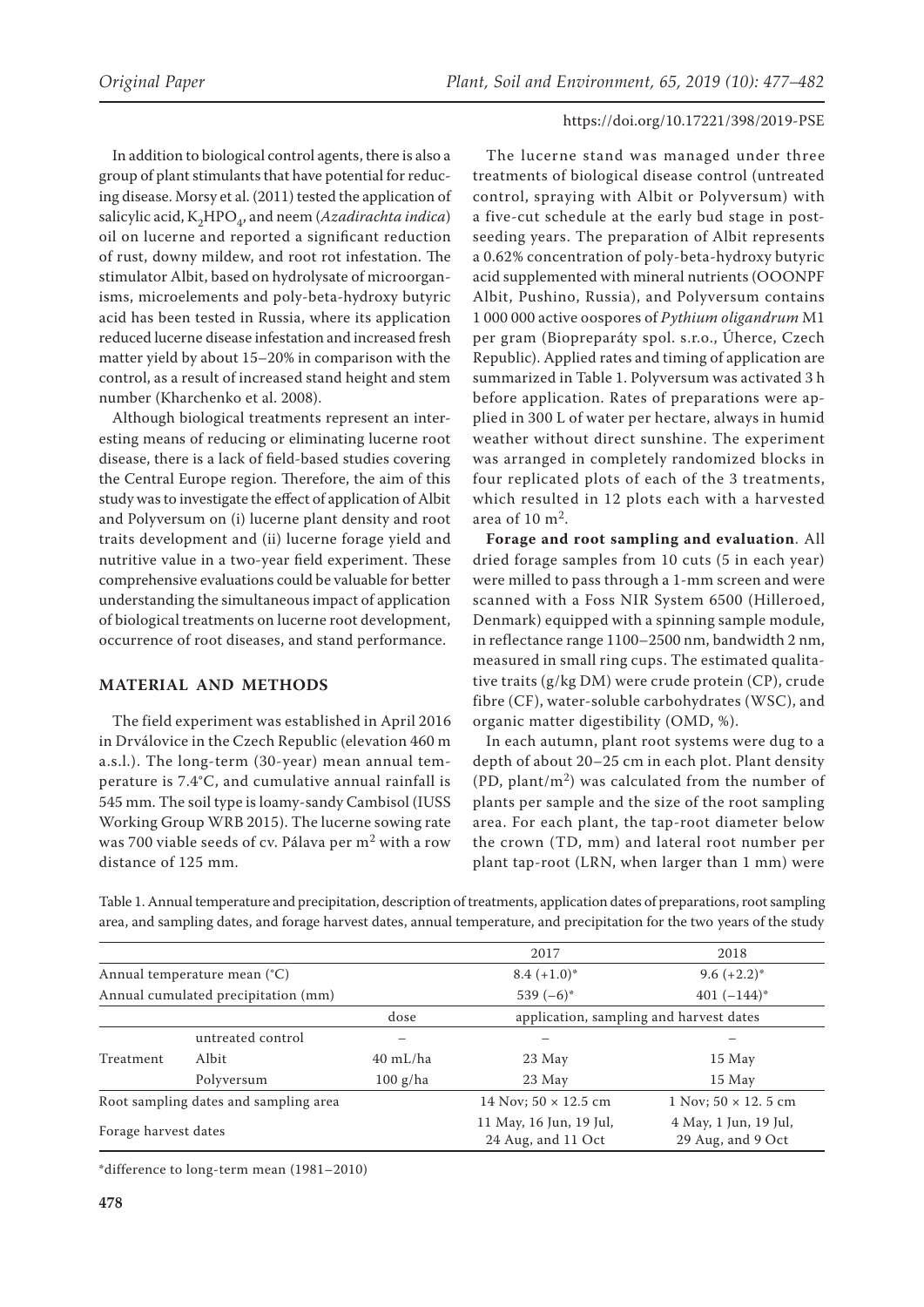evaluated. Fine root mass (FRM, less than 1 mm) occurrence was scored subjectively from 1 to 5 with scores of 1, 3, and 5 indicating none, moderate, and many, respectively. The percentage of branch-rooted plants (RB) was calculated for each sample. The root potential index (RPI) integrating TD and plant density was assessed according to Hakl et al. (2017). Plant root disease score (PRDS) was scored subjectively and based on discoloration on a cross-cut of the tap-root with ratings from  $0$  (= healthy plant) to 7 (= dead plant) following Hakl et al. (2017). The ratio of infected plants (IP) was assessed as a proportion of plants with visible root discoloration, and PRDS values were averaged for infected plants.

**Statistical analysis**. The effect of biological control on root traits was analyzed by one-way ANOVA within each year where PD was used as a covariate for some analyses. Influence on annual forage yield was evaluated by two-way ANOVA. Forage yield and nutritive value in each cut were analyzed by three-way ANOVA with interaction. Significant differences between means were reported using the Tukey's *HSD* (honestly significant difference) test at  $\alpha$  = 0.05. Principal component analysis (PCA) was used for interpreting the relationships among forage yield and quality, root morphology and root disease occurrence. The PCA was used for calculating a component weight for the investigated variables (Meloun and Militký 2011). All these analyses were carried out using the Statistica program (StatSoft 2012).

#### **RESULTS**

Application of Albit significantly reduced FRM and tended to the lowest values of TD  $(P = 0.053)$  and RB  $(P = 0.063)$  among all treatments (Table 2) in 2017. In 2018, the Polyversum treatment showed lower FRM and higher IP in comparison with the untreated control. Differences between years were detected in LRN and FRM, with higher values observed in 2018.

Forage yield was significantly reduced under treatment with Albit application compared with both the other treatments (Table 3). The most important negative impact was observed in 2017 when Albit caused stem dying-off and discoloration (yellowing) after application. The stand was regenerating until the end of the growing season. The Polyversum treatment did not differ from the untreated control. Interaction of cut × year showed significant differences among all cuts in 2017, whereas in 2018 only the first cut was different from others (data not shown).

Application of Albit reduced forage CP in contrast to Polyversum, with a simultaneous increase in WSC content in comparison with the untreated control. Differences between years were observed for CP and WSC, whereas cuts were significantly different in all

Table 2. Effect of biological control and year on lucerne plant density (PD); tap root diameter (TD); root potential index (RPI); percentage of branch-rooted plants (RB); lateral root number (LRN); fine root mass (FRM); percentage of infected plants (IP) and plant root disease score (PRDS)

| Year           | Treatment           | PD                       | TD      | <b>RPI</b>               | RB    | <b>LRN</b> | <b>FRM</b>         | IP                | PRDS  | $\boldsymbol{n}$ |
|----------------|---------------------|--------------------------|---------|--------------------------|-------|------------|--------------------|-------------------|-------|------------------|
|                | untreated control   | 158                      | 8.00    | 89.7                     | 78.7  | 2.32       | 2.91 <sup>b</sup>  | 66.7              | 1.95  | 60               |
| 2017           | Albit               | 210                      | 6.77    | 81.6                     | 57.8  | 2.71       | 2.12 <sup>a</sup>  | 66.1              | 2.05  | 62               |
|                | Polyversum          | 179                      | 7.92    | 94.7                     | 70.5  | 2.38       | 2.40 <sup>ab</sup> | 70.6              | 1.73  | 68               |
|                | $\boldsymbol{P}$    | 0.674                    | 0.053   | 0.913                    | 0.063 | 0.613      | ${}< 0.001$        | 0.839             | 0.483 |                  |
|                | density (covariate) | $\overline{\phantom{m}}$ | 0.449   | $\overline{\phantom{m}}$ | 0.042 | 0.028      | 0.908              |                   |       |                  |
| 2018           | untreated control   | 165                      | 7.97    | 88.1                     | 77.1  | 3.37       | 3.87 <sup>b</sup>  | 48.9 <sup>a</sup> | 2.09  | 47               |
|                | Albit               | 172                      | 7.90    | 87.0                     | 72.4  | 3.08       | 3.60 <sup>ab</sup> | $57.1^{ab}$       | 1.75  | 49               |
|                | Polyversum          | 161                      | 7.75    | 86.3                     | 74.5  | 2.56       | 3.06 <sup>a</sup>  | 76.1 <sup>b</sup> | 1.83  | 46               |
|                | $\boldsymbol{P}$    | 0.990                    | 0.934   | 0.995                    | 0.867 | 0.229      | 0.007              | 0.023             | 0.424 |                  |
|                | density (covariate) | $\overline{\phantom{m}}$ | < 0.001 | $\overline{\phantom{m}}$ | 0.024 | < 0.001    | 0.018              |                   |       |                  |
| 2017           |                     | 182                      | 7.48    | 88.6                     | 68.1  | 2.36       | 2.45               | 67.9              | 1.90  | 190              |
| 2018           |                     | 166                      | 7.99    | 87.1                     | 75.8  | 3.11       | 3.53               | 60.6              | 1.87  | 142              |
| $\overline{P}$ |                     | 0.649                    | 0.127   | 0.910                    | 0.121 | 0.003      | ${}< 0.001$        | 0.168             | 0.866 |                  |

*P* – probability of one-way ANOVA, different letters indicate statistical differences between treatments for Tukey's *HSD* (honestly significant difference),  $\alpha = 0.05$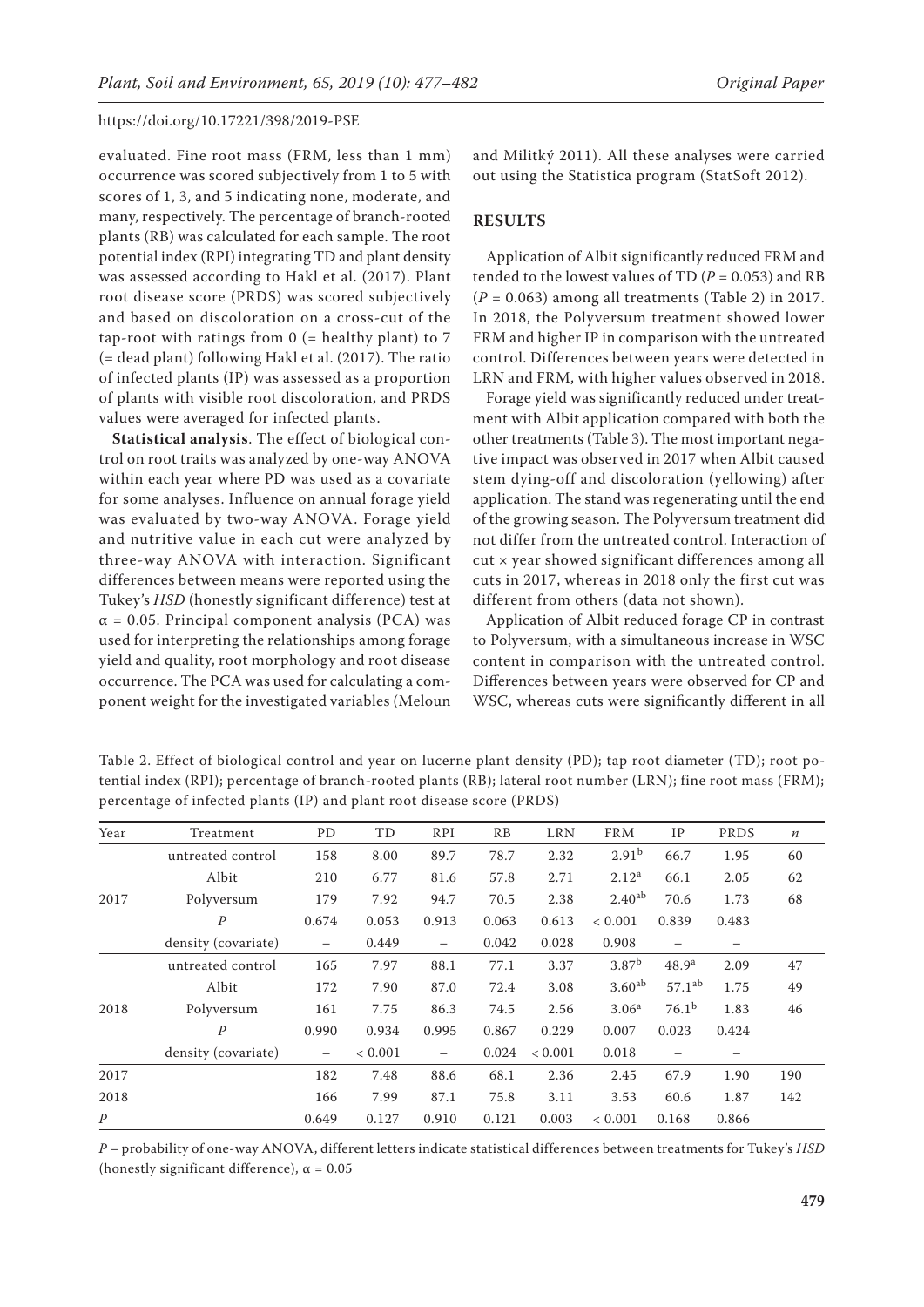Table 3. Effect of year, biological control and cut order on lucerne dry matter forage yield (DMY, t/ha); crude protein (CP, g/kg); crude fibre (CF, g/kg); water-soluble carbohydrates (WSC, g/kg) and organic matter digestibility (OMD, %)

|                                    |                   | Annual DMY Cut DMY |                   | CP               | CF                | WSC                | <b>OMD</b>        |
|------------------------------------|-------------------|--------------------|-------------------|------------------|-------------------|--------------------|-------------------|
|                                    | 2017              | 12.19              | 2.44              | 210              | 213               | 40.9               | 74.5              |
| Year                               | 2018              | 7.64               | 1.53              | 214              | 216               | 39.0               | 74.6              |
|                                    | $\boldsymbol{P}$  | ${}< 0.001$        | < 0.001           | 0.032            | 0.130             | 0.003              | 0.673             |
|                                    | untreated control | 10.58 <sup>b</sup> | 2.12 <sup>b</sup> | $213^{ab}$       | 215               | 38.6 <sup>a</sup>  | 74.5              |
|                                    | Albit             | 8.83 <sup>a</sup>  | 1.77 <sup>a</sup> | 208 <sup>a</sup> | 217               | 41.1 <sup>b</sup>  | 74.5              |
| Treatment                          | Polyversum        | 10.33 <sup>b</sup> | 2.07 <sup>b</sup> | 215 <sup>b</sup> | 211               | 40.2 <sup>ab</sup> | 74.6              |
|                                    | $\boldsymbol{P}$  | 0.040              | 0.003             | 0.011            | 0.110             | 0.004              | 0.960             |
|                                    | 1                 |                    | 3.82 <sup>d</sup> | 209 <sup>a</sup> | 217 <sup>a</sup>  | 47.5 <sup>c</sup>  | 74.8 <sup>b</sup> |
|                                    | 2                 |                    | 2.20 <sup>c</sup> | 212 <sup>a</sup> | 221 <sup>a</sup>  | 40.5 <sup>b</sup>  | $75.4^{bc}$       |
| Cut                                | 3                 |                    | 1.67 <sup>b</sup> | 208 <sup>a</sup> | 223 <sup>ab</sup> | 35.9 <sup>a</sup>  | 73.1 <sup>a</sup> |
|                                    | 4                 |                    | 1.40 <sup>b</sup> | 194 <sup>b</sup> | 230 <sup>b</sup>  | 36.3 <sup>a</sup>  | 73.2 <sup>a</sup> |
|                                    | 5                 |                    | 0.84 <sup>a</sup> | 238c             | 180 <sup>c</sup>  | 39.7 <sup>b</sup>  | 76.2 <sup>c</sup> |
| Cut                                |                   |                    | < 0.001           | < 0.001          | < 0.001           | ${}< 0.001$        | ${}< 0.001$       |
| Year × treatment                   |                   | 0.932              | 0.896             | 0.309            | 0.162             | 0.917              | 0.210             |
| $Cut \times year$                  |                   |                    | < 0.001           | 0.056            | < 0.001           | < 0.001            | ${}< 0.001$       |
| $Cut \times treatment$             |                   |                    | 0.913             | 0.256            | 0.415             | < 0.001            | 0.153             |
| $Cut \times treatment \times year$ |                   |                    | 0.497             | 0.048            | 0.026             | 0.009              | 0.474             |

*P* – probability; two or three-way ANOVA with interactions, different letters indicate statistical differences between treatments or cuts for Tukey's  $HSD$  (honestly significant difference),  $\alpha = 0.05$ 

traits of forage quality. Interaction with treatments was significant only with cut for WSC, where the Albit treatment had higher WSC content than the control in the second cut. Analyses of triple interactions showed that differences in forage quality (CP, CF, WSC) between treatments were detected, especially in the first year from the second to the third cut (data not shown) where the Albit treatment had forage with lower CP and higher WSC and CF.

Component weights of PC1, PC2, and PC3 explained together 93% of the variability (Figure 1). The PC1 axis characterizes the relationships between density, root morphology (RB, TD), and forage quality (OMD, CP, and WSC), whereas PC2 and PC3 demonstrate negative relation of yield to root branching (LRN, FRM) or forage quality (WSC). The analysis separated the biological treatment Albit (right side of Figure 1) and Polyversum (left upper side of PC3) from the untreated control.

# **DISCUSSION**

**Effect of biological control on forage yield and root disease score in association with root morphology**. Application of Albit caused an average reduction of forage yield of about 16.5% with lower values in the first  $(-11.8%)$  than in the second year  $(-23.7%)$  of the experiment. This is in contrast to the results of Kharchenko et al. (2008), where Albit was associated with increased fresh yield of lucerne of about 15–20%. The negative effect on forage yield obtained in our study could be associated primarily with reduced intensity of root branching and TD in lucerne under this treatment in 2017, corresponding with PCA analysis. These results are in line with a positive correlation between lucerne yield and root branching published by Hakl et al. (2017). Polyversum reduced FRM in the last year of the experiment without any negative correlations with TD, RB or forage yield. In summary, application of Albit may cause a negative lucerne yield response through damage to stem regrowth with subsequent reduction of root development and branching. The negative yield effect was more pronounced in the dry year of 2018. Our study suggests that an inappropriate date of foliar application about crop management and environment can probably cause a negative lucerne yield response, which is in contrast to the positive effect reported by Kharchenko et al. (2008).

A positive effect of *P. oligandrum* in the reduction of disease infestation has been reported in many studies, especially under greenhouse or laboratory conditions (e.g. Daraignes et al. 2018). In last year of our field experiment, application of Polyversum caused even significant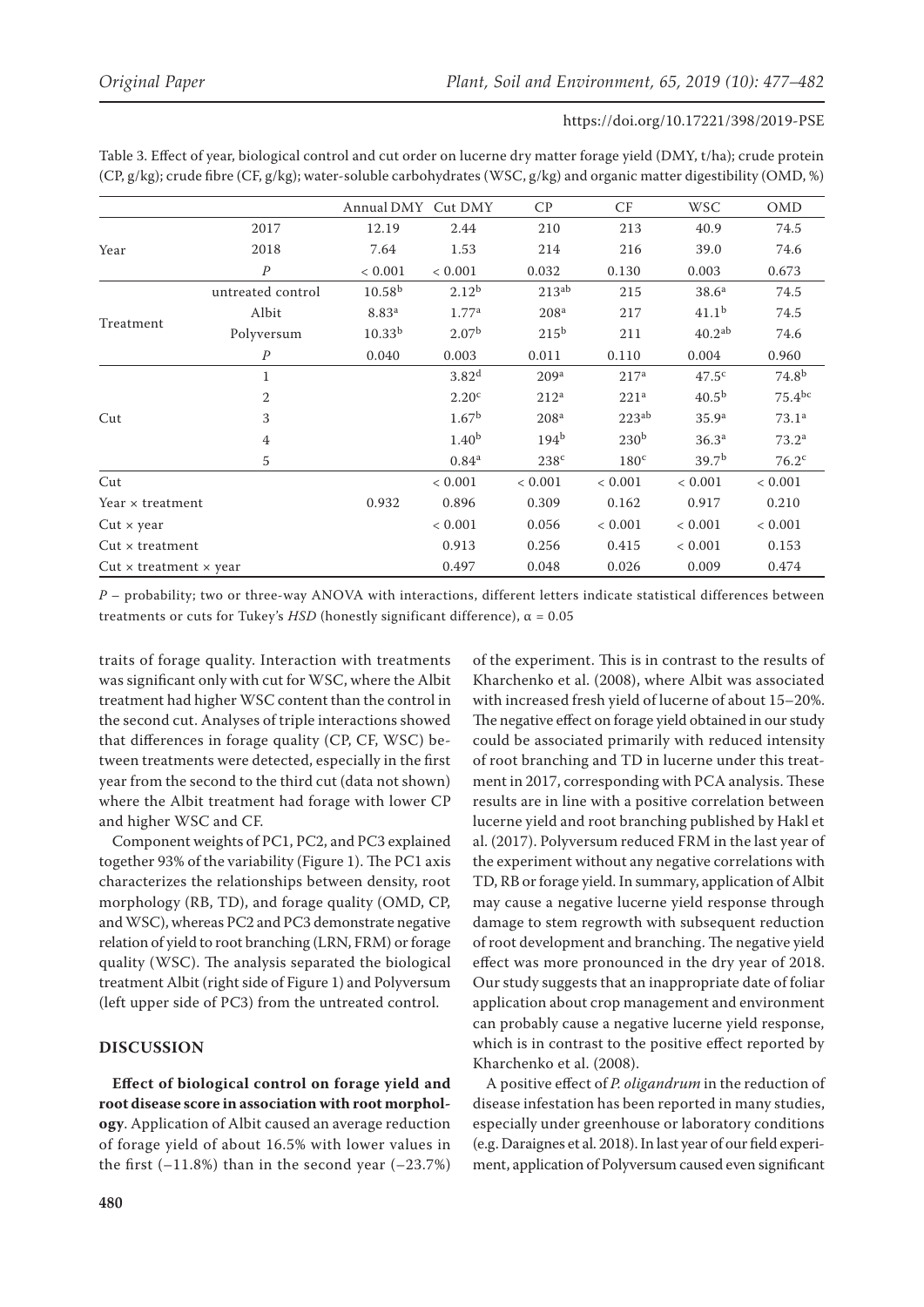

Figure 1. Relationships between forage and root traits under biological control of lucerne over the two years analyzed by principal component analysis. Annual DMY – dry matter forage yield; CP – crude protein; CF – crude fiber; WSC – water soluble carbohydrates; OMD – organic matter digestibility; PD – plant density; TD – tap root diameter; RPI – root potential index; RB – percentage of branch-rooted plants; LRN – lateral root number; FRM – fine root

increase of IP up to 76%, in contrast to 49% at untreated control. However, any negative yield effect was not observed due to low PRDS from 1.7 to 2.1. These results correspond with the few studies reporting negative effect of *P. oligandrum* application. Boček et al. (2013) reported a negative effect on disease incidence in strawberries in one year out of two with significantly reduced yield.

A negative effect of Polyversum application in lucerne seems to have been promoted under conditions of drought stress in the second year of the experiment. The growth period from April to September 2018 was warm (+3.5°C above normal) and dry (–75 mm below normal) with a marked reduction in forage yield from 12.2 to 7.6 t/ha. This is in line with the negative effect of drought on lucerne productivity through reduced stem length and density (Saeed and El-Nadi 1997). Our study also demonstrated that this stress also resulted in

cessation of common development of root morphology traits. Tap-root diameter did not differ between years; this was in contrast to regular annual increase about 3 mm per year reported by Hakl et al. (2017).

**Influence of biological control on forage quality**. Application of Albit led to generally lower forage quality in terms of lower CP and higher CF content in the harvested forage of some cuts. On the other hand, there was a higher WSC content. Lopachev et al. (2013) reported that high doses of Albit reduced the content of CP in barley, similar to the CP decrease in lucerne after Albit application. The impact on plant CP content could be associated with fact that the poly-beta-hydroxy butyric acid contained in Albit is also produced by Rhizobia as an energy source (Kıvanc and Dombaycı 2016). According to Ratcliff et al. (2008), there can be a conflict of interest between rhizobia and legumes